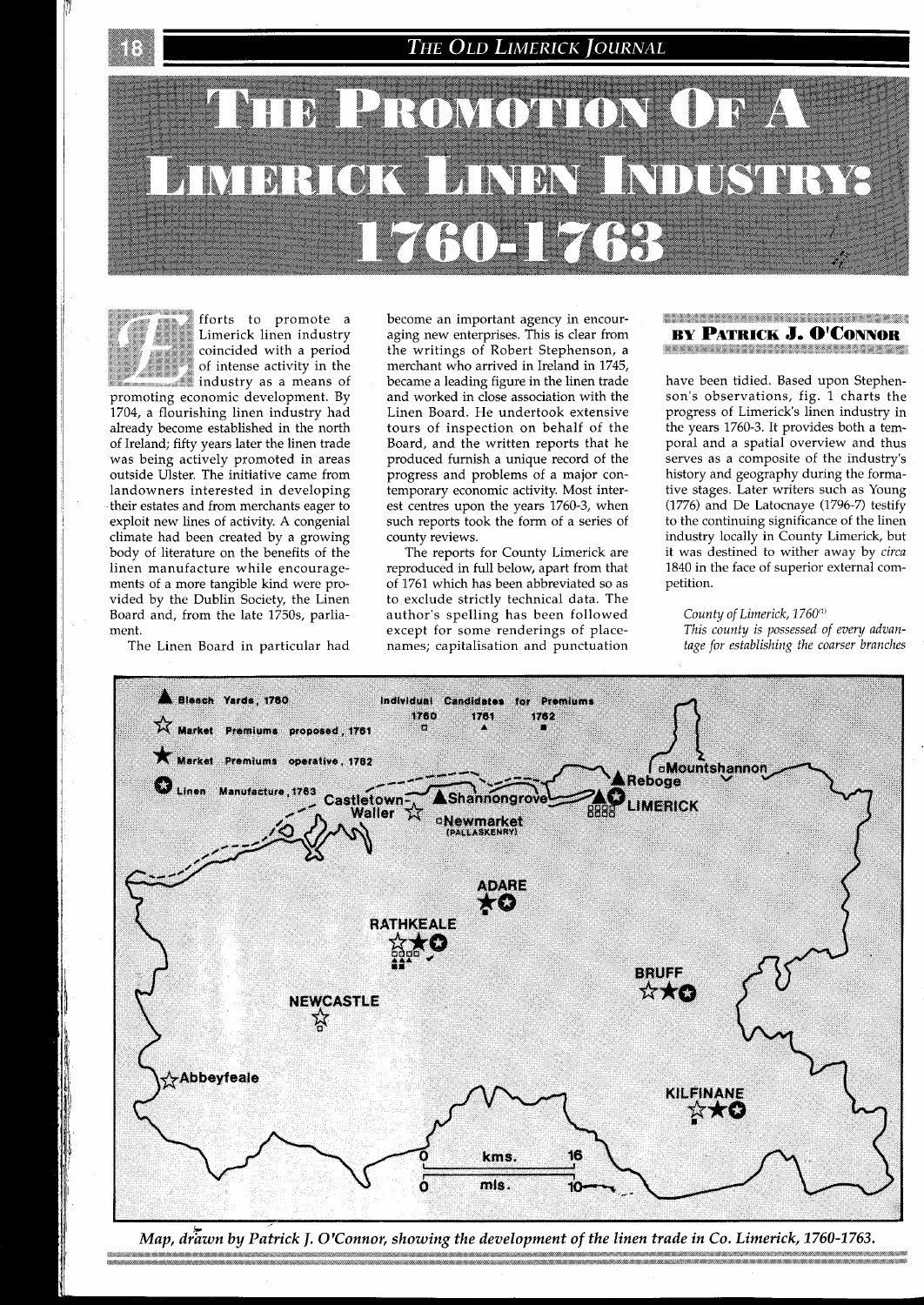

*In the city and liberties of Limerick there is not anything done of consequence, except by Mr. Poe,<sup>(4)</sup> who is a very extensive manufacturer. He has a bleachyard near the city for his own use, is mostly engaged in the cheque and cotton branches, and appeared very ready to support any schemes the Board are pleased to propose. The linen drapers, who are shopkeepers in the city of Limerick, are resolved to discourage to their utmost every scheme that may introduce a linen manufacture into the county, from the selfish motive, that it may daily lessen their trade of bringing up north country linens to vend in their shops to the inhabitants.* 

*The weavers and spinners of this county will gain large profits as soon as an export trade is introduced, their flax being so extremely cheap, and if a society can be formed the ensuing season, with a tolerable subscription, considering their many advantages in the number of bandle-weavers, flax farmers, spinners etc. they are possessed of, and the cheap terms on which they can bring their goods to market. there is no doubt of their becoming very eminent in some branches, that they may be led into in a few years.* 

*The candidates that offered for the three premiums of the Board are as follows: David Roche, Limerick; Chrisfopher*  Carr Davis, Limerick; Darby Cloghasy,<sup>(5)</sup> *Limerick; Thomas Pearse, Limerick; John Rossel,'"' Limerick; Edward Poe, Limerick; Geo. Brudenell,"' Newcastle; Henry Ball, Rathkeale; Her. Browning,'"' Limerick; for Counsellor Perry, one; Alexander Woods, Mountshan; Philip Gire, Newmarket; Ionas Lcnke,"" Ra&kcalc; /okn Burke,""'* 



The Granary, Limerick, owned by Philip Roche, drawn by Hilary Gilmore.

*Rathkeale, Edmund Greatrix,"" Rathkeale; Richard Yielding,"2' Esq.* 

*County of Limerick, 1761* 

*The report of last season, whilst it lays before you the foundation for establishing an extensive and valuable branch of the manufacture in this county, gives reason to fear it may be a long time before that can be effected; but the efforts of one gentleman of influence in any county, when properly directed, will surmount every difficulty: And as there is a particular instance (among many others) in this place, it is as follows:*<sup>(13)</sup>

*When with the Hon. Thomas Southwell, Esq."" in the county of Cavan this season and lamenting my not being able to prevail with any one person to try an experiment, in making or buying manufactures fit for exportation in a county so well circumstanced in every respect, he was pleased to,write to his agent and other gentlemen in the neighbourhood of Rathkeale to collect the shop-keepers, bandle-cloth weavers and such others as might be any ways instrumental to try what might be done there. On my arrival at Rathkeale, every part of his directions was executed; and after having satisfied all parties of the possibility of introducing a double bundle-cloth, or doulass manufacture into the town and neighbourhood, where it is computed there are no less than 400 bundle-cloth looms, taking in two miles round the town. I promised three looms, value 30s. eack, to the three*  weavers that should make and sell  $\overline{u}$ *Rathkeale, the three first pieces of doulass,*  $\overline{\phantom{a}}$  *society, and give monthly premiums in agreeable to my instructions, and not less* the *towns of Newcastle, Rathkeale, than 40 yards long each; I also promised Abbeyfeale, Kilfinane, Bruff and* 

*to such as should become buyers, to indemnify them from loss, on the first £100 value sent to Dublin market for sale. This experiment was resolved on about the first of October last, and in three months before the first of January 1762, upwards of 12,000 yards of the best and months before the first of January 1762,*<br>*upwards of 12,000 yards of the best and<br>highest coloured loom doulass about 28*<br>*inches wide, which had éver been made in inches wide, which had ever been made in this kingdom, were bought in Rathkeale, by James Leake, Esq., and Mr. John Bourke. However, Mr. Bourke lost on his first parcel about £2. 16s. 10d. and the carriage; which was owing to his own fears of the market, and selling his goods too low; and agreeable to my indemnity, I paid him £5. 13s. 9d. and although I have given indemnities for upwards of £3000 in different parts of the country during my progress those two years past, in order to encourage adventurers, this is the only person ever called on me for a loss, by selling under the first cost. Mr. Southwell and the gentlemen of this neighbourhood have raised a subscription of about £70 yearly to encourage a market for the sale and improvement of their manufacture; for the application of which I prepared a scheme. I also prepared another scheme for the same purpose, by direction of Henry Hamilton,"" Esq. at Newcastle, to the amount of £120 yearly, that I have reason to believe will be carvied into immediate execution for the employment of the inhabitants of Sir William Courtenay's estate. Since that time the gentlemen of* this county have, in some measure, deter*mined to form themselves into a linen*  the towns of Newcastle, Rathkeale,